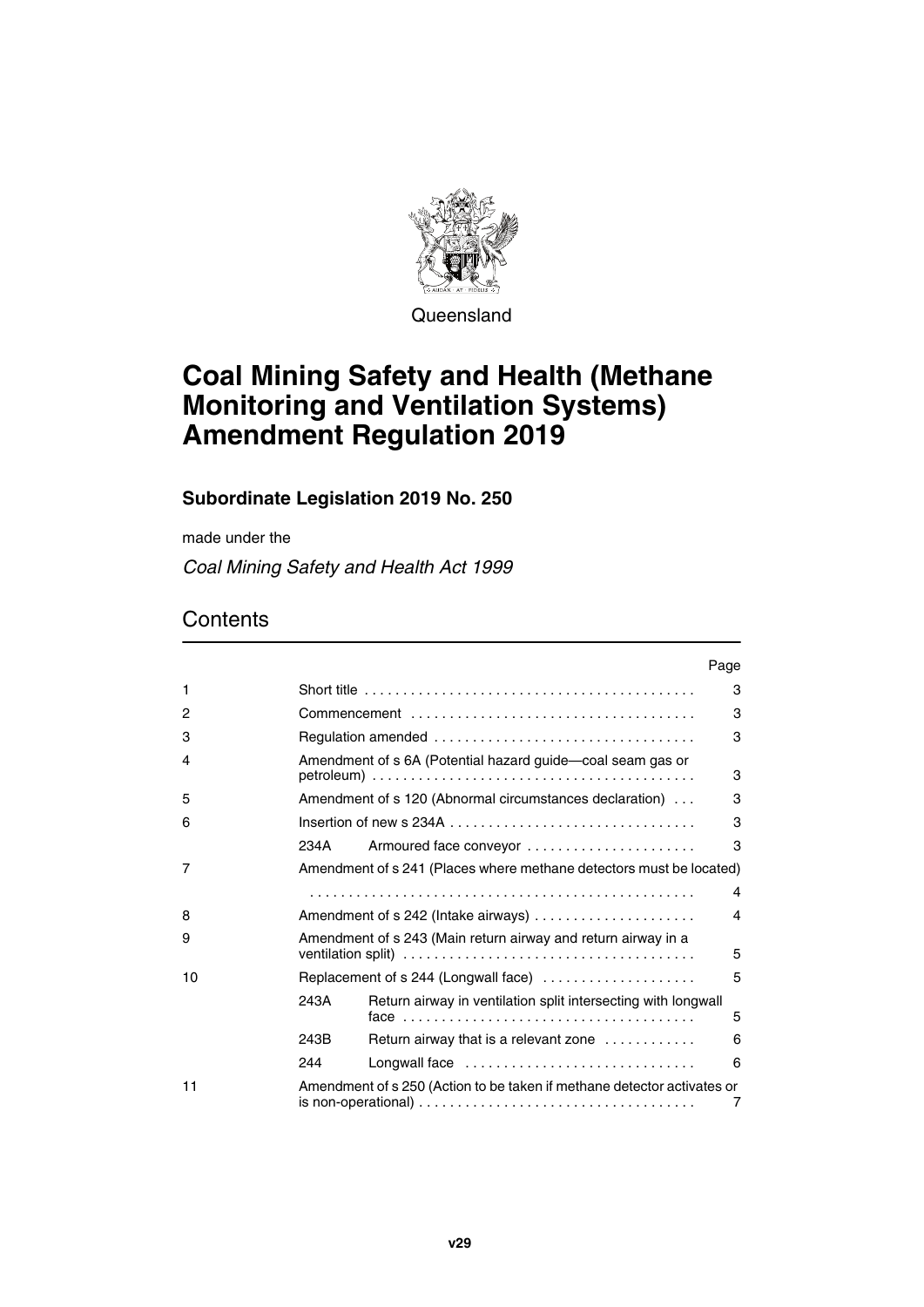#### **Contents**

| 12 |                                                                                                                                     | Replacement of s 251 (Record of tripping of electricity supply).                                                                       | 9  |
|----|-------------------------------------------------------------------------------------------------------------------------------------|----------------------------------------------------------------------------------------------------------------------------------------|----|
|    | 251                                                                                                                                 | Record of tripping of electricity supply                                                                                               | 9  |
| 13 |                                                                                                                                     | Amendment of s 279 (Safety factors for winder and slope haulage ropes)                                                                 |    |
|    |                                                                                                                                     |                                                                                                                                        | 9  |
| 14 |                                                                                                                                     | Amendment of s 290 (Signposting of ERZ boundaries)                                                                                     | 9  |
| 15 | Amendment of s 343 (Ventilation system must provide for general body<br>concentrations for particular contaminants and gases)<br>10 |                                                                                                                                        |    |
| 16 |                                                                                                                                     | Amendment of s 344 (Other things for which ventilation system must                                                                     | 11 |
| 17 |                                                                                                                                     | Amendment of s 345 (Parts of mine exempted from ventilation                                                                            | 12 |
| 18 |                                                                                                                                     |                                                                                                                                        | 12 |
|    | Part 4                                                                                                                              | Transitional provisions for Coal Mining Safety and<br>Health (Methane Monitoring and Ventilation Systems)<br>Amendment Regulation 2019 |    |
|    | 392                                                                                                                                 | Definitions for part                                                                                                                   | 13 |
|    | 393                                                                                                                                 | Deferral of particular provisions for 1 month                                                                                          | 13 |
|    | 394                                                                                                                                 | Continuation of particular previous provisions for 1 month 14                                                                          |    |
|    | 395                                                                                                                                 | Continuation of particular previous provision for 3 months 14                                                                          |    |
|    | 396                                                                                                                                 | Deferral of particular provisions for 6 months                                                                                         | 14 |
|    | 397                                                                                                                                 | Continuation of particular previous provisions for 6 months                                                                            |    |
|    |                                                                                                                                     |                                                                                                                                        | 15 |
| 19 |                                                                                                                                     | Amendment of sch 9 (Dictionary)                                                                                                        | 15 |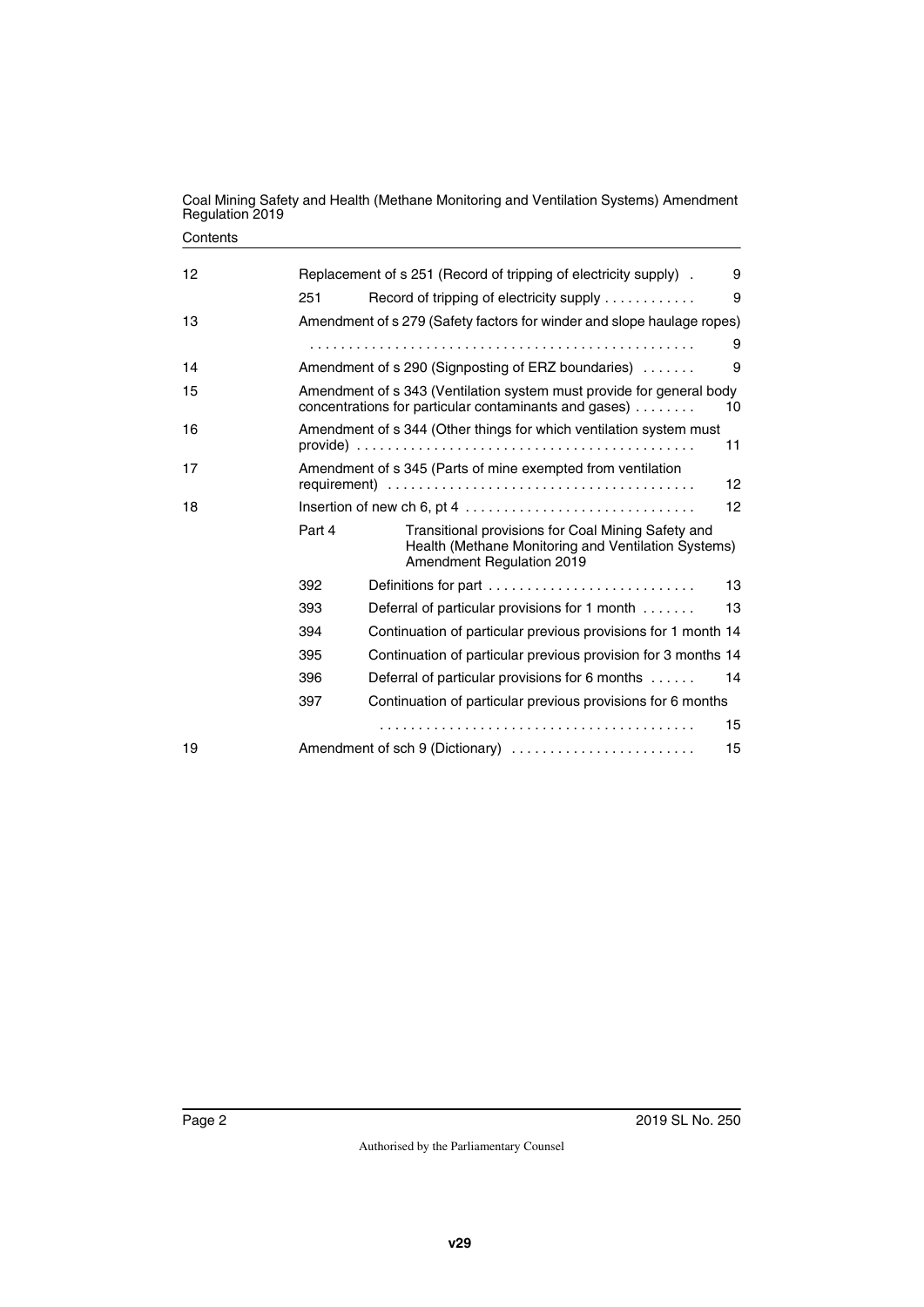$[s 1]$ 

## <span id="page-2-0"></span>**1 Short title**

<span id="page-2-1"></span>This regulation may be cited as the *Coal Mining Safety and Health (Methane Monitoring and Ventilation Systems) Amendment Regulation 2019*.

### <span id="page-2-2"></span>**2 Commencement**

<span id="page-2-5"></span><span id="page-2-3"></span>This regulation commences on 6 January 2020.

#### <span id="page-2-4"></span>**3 Regulation amended**

This regulation amends the *Coal Mining Safety and Health Regulation 2017*.

#### <span id="page-2-7"></span><span id="page-2-6"></span>**4 Amendment of s 6A (Potential hazard guide—coal seam gas or petroleum)**

Section  $6A(3)(b)$ , 'that'—

<span id="page-2-9"></span>*omit*.

#### <span id="page-2-8"></span>**5 Amendment of s 120 (Abnormal circumstances declaration)**

Section  $120(2)(b)$ , after 'if it'—

*insert—*

is

## <span id="page-2-10"></span>**6 Insertion of new s 234A**

<span id="page-2-11"></span>After section 234—

*insert—*

#### <span id="page-2-13"></span><span id="page-2-12"></span>**234AArmoured face conveyor**

(1) An armoured face conveyor must be fitted with at least 1 automatic methane detector on each electrically-powered tailgate drive motor to detect the general body concentration of methane at the tailgate drive motor.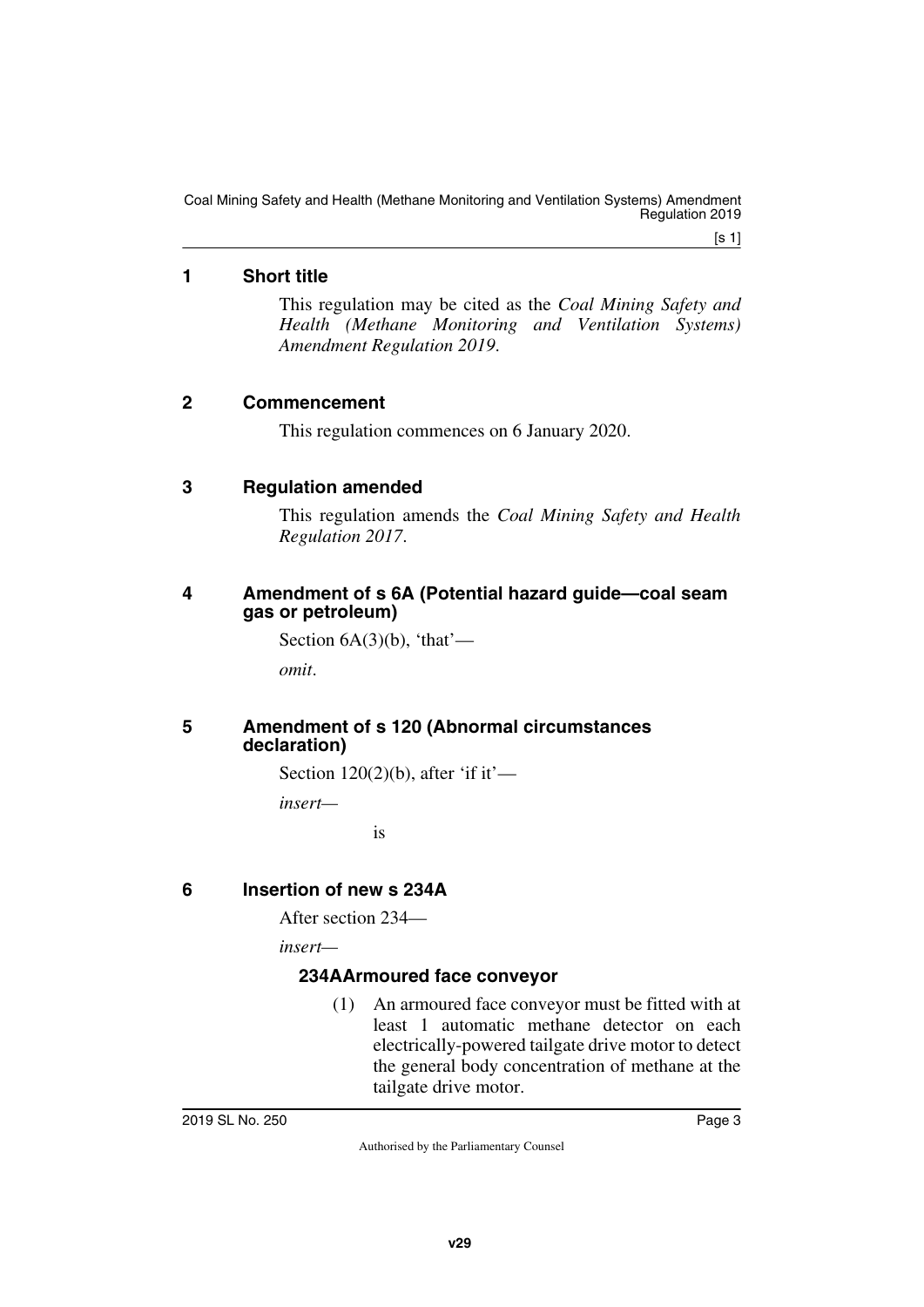- (2) The detector must automatically—
	- (a) activate a visible alarm to warn the operator when the concentration exceeds 1\%; and
	- (b) trip the electricity supply to the armoured face conveyor and the longwall shearer when the concentration exceeds 2%.

*Note—*

See section 393.

#### <span id="page-3-1"></span><span id="page-3-0"></span>**7 Amendment of s 241 (Places where methane detectors must be located)**

Section 241, 'automatic'—

*omit.*

#### <span id="page-3-2"></span>**8 Amendment of s 242 (Intake airways)**

<span id="page-3-3"></span>(1) Section 242—

*insert—*

- (4A) At least 1 methane detector must be located in each intake airway at the interface between 2 ERZ1s.
- (4B) A detector located at the interface between 2 ERZ1s must automatically activate a visible alarm when the general body concentration of methane detected at the interface exceeds 1%.

*Note—*

See section 396.

(2) Section 242(5), 'subsections  $(2)(a)$  and  $(4)(a)$ ' *omit, insert—*

subsection  $(2)(a)$ ,  $(4)(a)$  or  $(6)$ 

(3) Section 242(4A) to (5)—

*renumber* as section 242(5) to (7).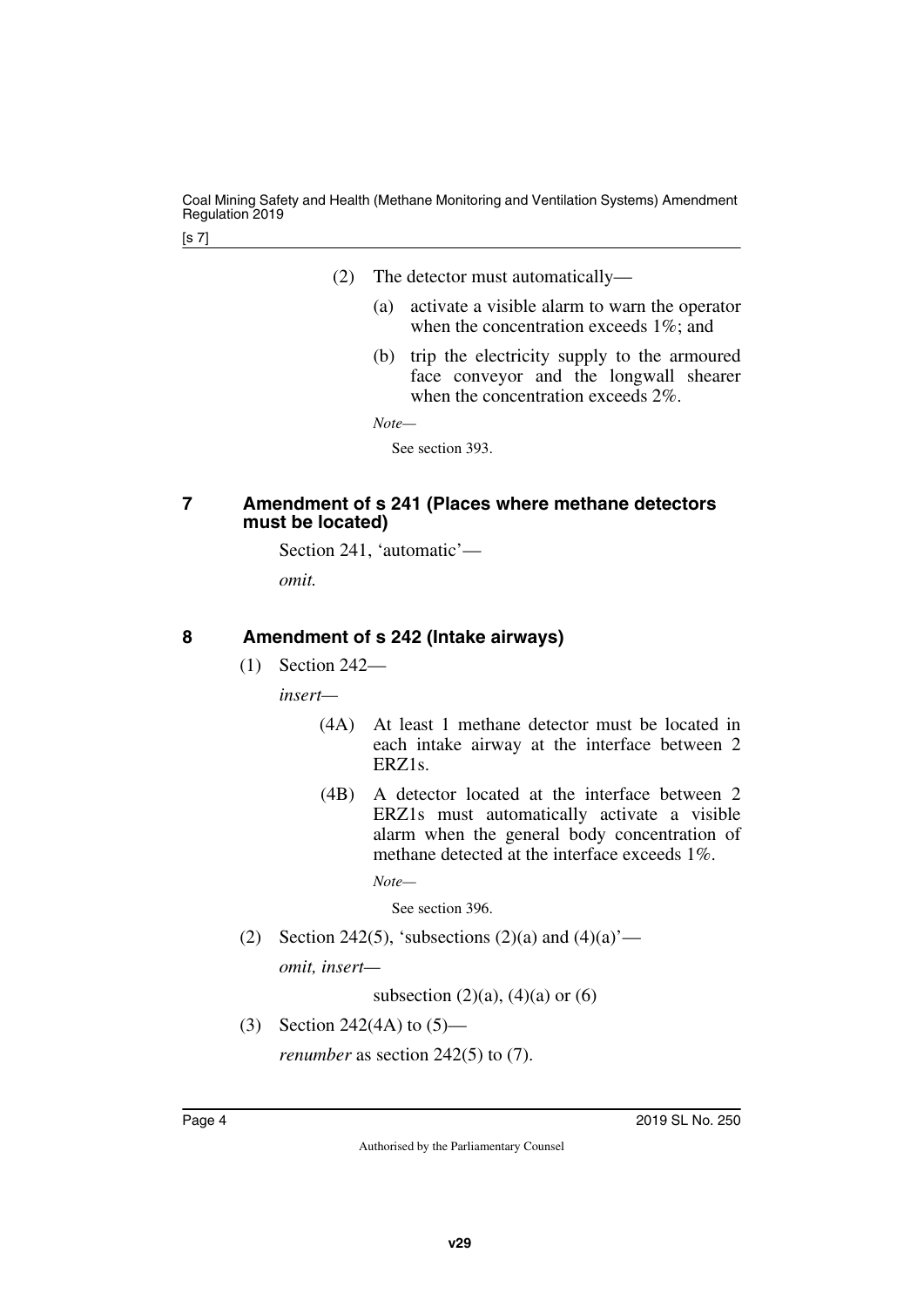$[s 9]$ 

#### <span id="page-4-1"></span><span id="page-4-0"></span>**9 Amendment of s 243 (Main return airway and return airway in a ventilation split)**

Section 243(1), 'automatic'—

<span id="page-4-3"></span>*omit.*

#### <span id="page-4-2"></span>**10 Replacement of s 244 (Longwall face)**

Section 244—

*omit, insert—*

#### <span id="page-4-5"></span><span id="page-4-4"></span>**243A Return airway in ventilation split intersecting with longwall face**

- (1) This section applies—
	- (a) in relation to a return airway in a ventilation split that intersects with a longwall face; and
	- (b) in addition to the requirements under section 243.
- (2) At least 1 automatic methane detector must be located in the return airway within 400m of the intersection with the longwall face.
- (3) The detector must automatically—
	- (a) activate a visible alarm when the general body concentration of methane detected in the return air exceeds the percentage stated in the mine's principal hazard management plan for ventilation as the percentage that must not be exceeded before the detector activates the alarm; and
	- (b) trip the electricity supply to the armoured face conveyor and the longwall shearer cutters when the general body concentration of methane detected in the return air exceeds  $2\%$ .

*Note—*

See section 393.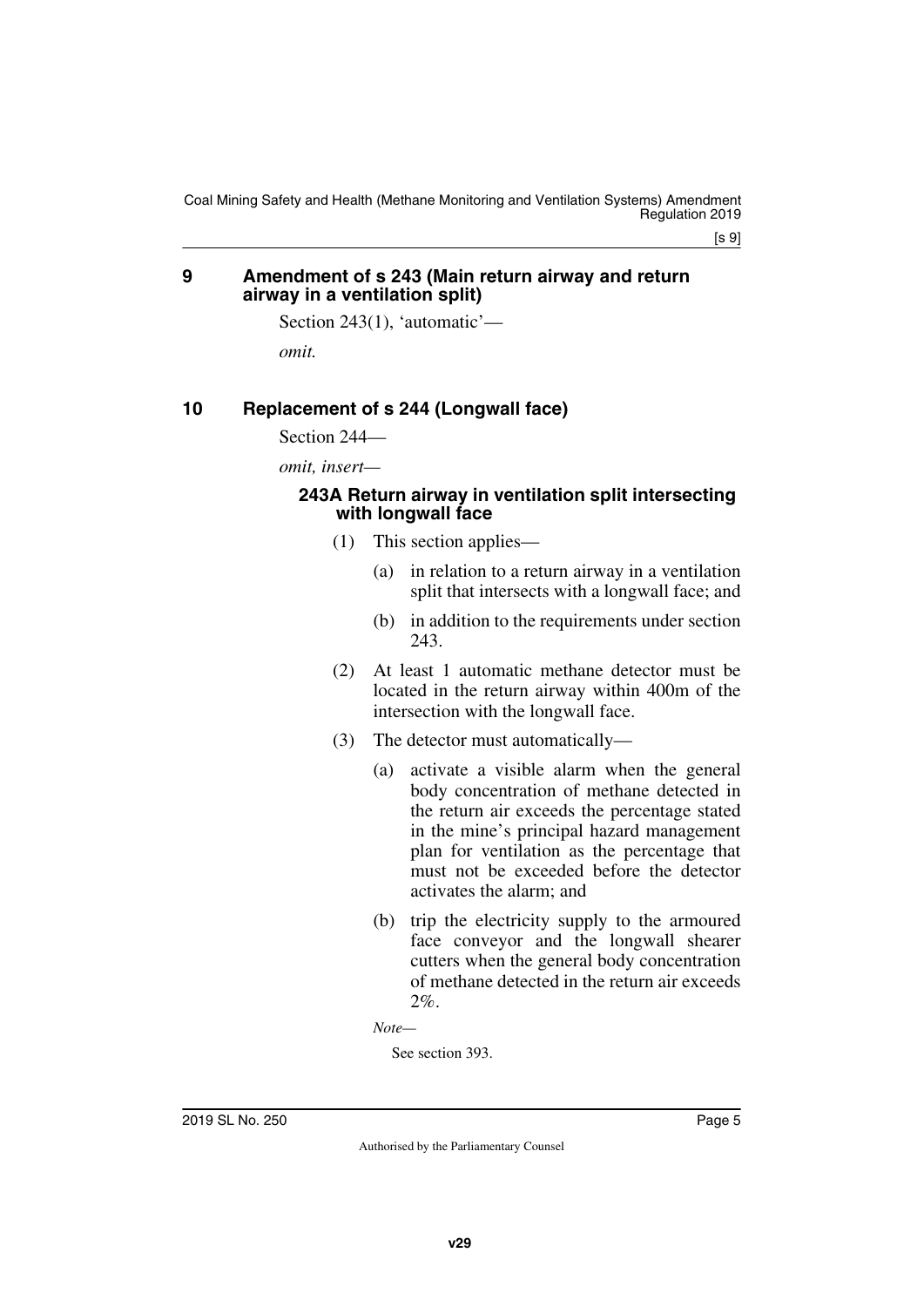#### <span id="page-5-0"></span>**243B Return airway that is a relevant zone**

- <span id="page-5-1"></span>(1) This section applies in addition to the requirements under section 243.
- (2) At least 1 methane detector must be located in each of the following places—
	- (a) a return airway that is an ERZ0 (a *relevant zone*), if a machine can physically pass through a boundary between—
		- (i) a NERZ and the ERZ0; or
		- (ii) an ERZ1 and the ERZ0;
	- (b) a return airway that is an ERZ1 (also a *relevant zone*), if a machine can physically pass through a boundary between—
		- (i) a NERZ and the ERZ1; or
		- (ii) another ERZ1 and the ERZ1.
- (3) The detector must automatically activate a visible alarm at each machine access leading into the relevant zone when the general body concentration of methane detected in the return air exceeds 1%.

*Note—*

See section 396.

#### <span id="page-5-3"></span><span id="page-5-2"></span>**244 Longwall face**

- (1) At least 1 automatic methane detector must be located at the intersection between a longwall face and an intake airway.
- (2) A detector located at the intersection between a longwall face and an intake airway must automatically—
	- (a) activate a visible alarm when the general body concentration of methane detected at the intersection exceeds 1%; and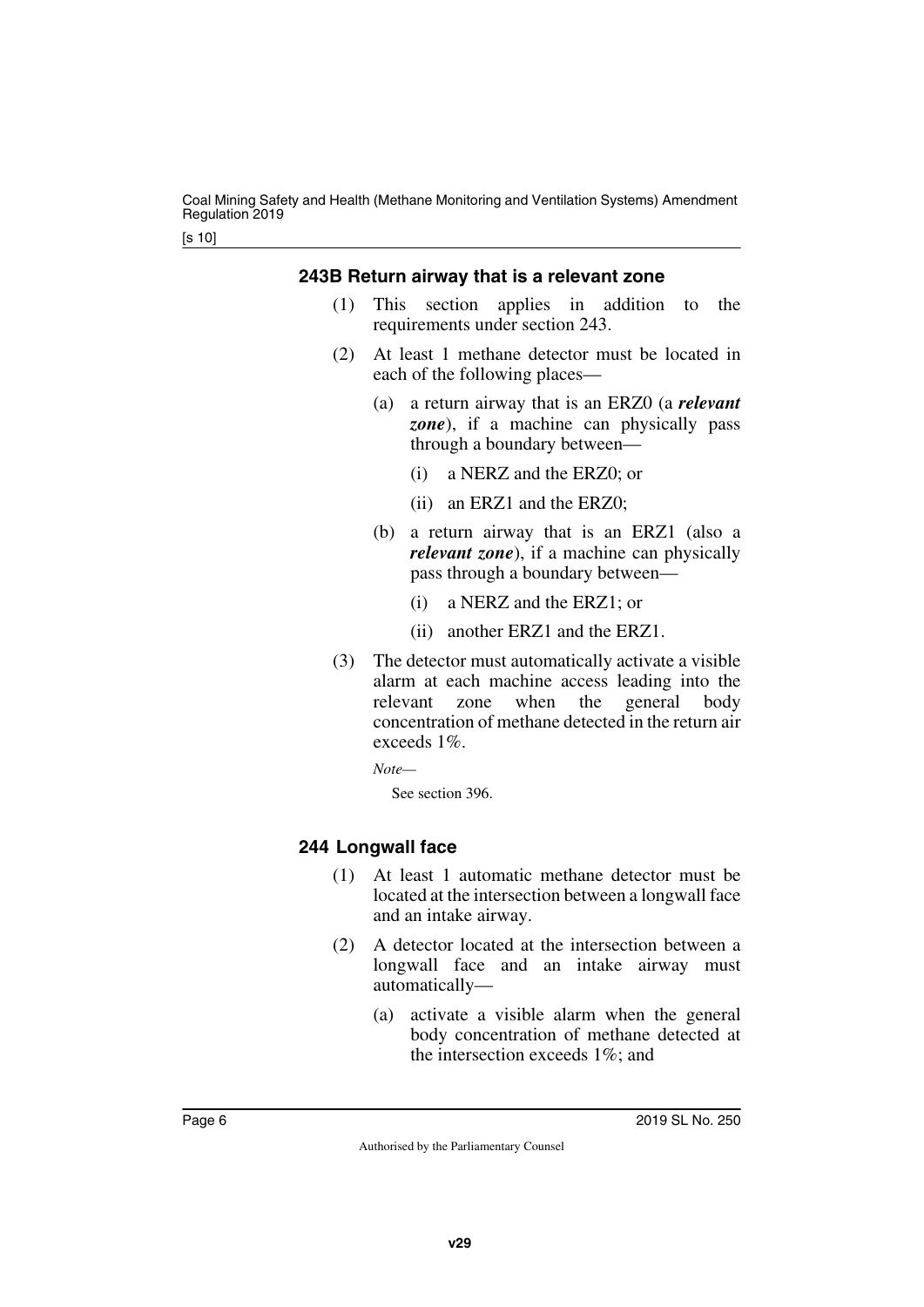[s 11]

(b) trip the electricity supply to longwall equipment in the longwall face and intake airway when the general body concentration of methane detected at the intersection exceeds 2%.

*Note—*

See section 394.

#### <span id="page-6-1"></span><span id="page-6-0"></span>**11 Amendment of s 250 (Action to be taken if methane detector activates or is non-operational)**

(1) Section 250(1)(a), after '234,'—

*insert—*

234A,

(2) Section  $250(1)(c)$ , from 'located' to 'NERZs'—

*omit, insert—*

located as required under section 242, 243, 243A, 243B or 244

(3) Section 250(2), 'to a machine or vehicle (other than a longwall shearer)'—

*omit, insert—*

in relation to a methane detector fitted to a machine or vehicle (other than a longwall shearer or armoured face conveyor)

(4) Section 250(3), 'to a longwall shearer'—

*omit, insert—*

in relation to a methane detector fitted to a longwall shearer as mentioned in section 234

(5) Section 250(3), 'the machine'—

*omit, insert—*

the longwall shearer

(6) Section 250(4)—

*omit, insert—*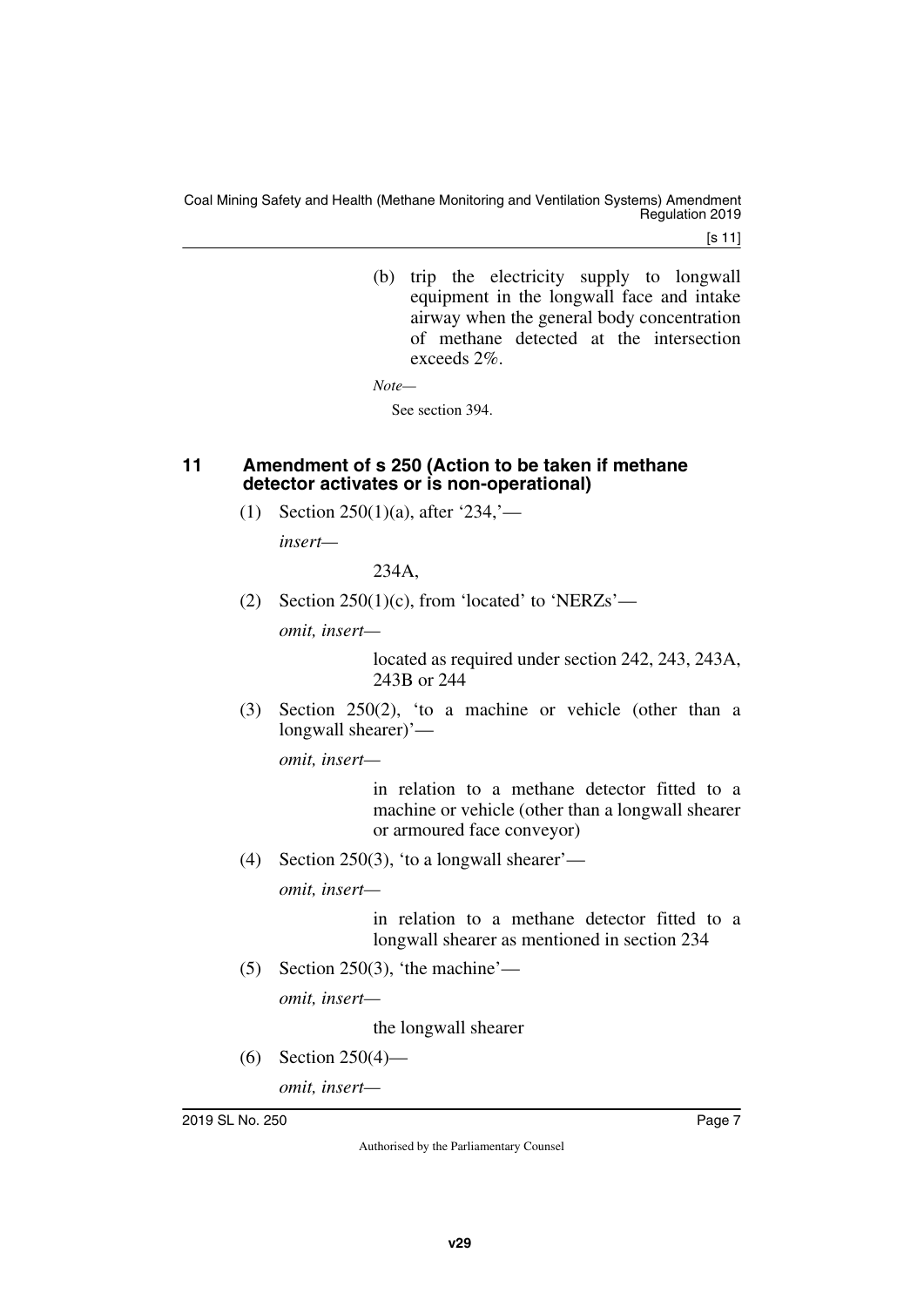[s 11]

| (4) | The procedure may also provide that, if an event    |
|-----|-----------------------------------------------------|
|     | mentioned in subsection $(1)(b)$ happens in         |
|     | relation to a methane detector fitted to a relevant |
|     | machine or relevant vehicle (other than an          |
|     | armoured face conveyor) being used in a NERZ,       |
|     | the operator may continue to use the machine or     |
|     | vehicle only if—                                    |

- (a) the general body concentration of methane around the machine or vehicle is less than  $0.5\%$ ; and
- (b) the place where the machine or vehicle is located is continuously monitored by a person using a portable methane detector.
- (4A) The procedure may also provide that, if an event mentioned in subsection  $(1)(c)$  happens in relation to a methane detector located as required under section 243, 243A or 244, the methane detector must be replaced or repaired immediately.
- (4B) The procedure may also provide that, if an event mentioned in subsection  $(1)(c)$  happens in relation to a methane detector located as required under section 242 or 243B—
	- (a) the methane detector must be replaced or repaired as soon as practicable; and
	- (b) for a methane detector located in an intake airway at the interface between the zones as mentioned in section  $242(1)(a)$  or (b)—the methane detector may be overridden temporarily to allow operations to continue in the zones until the detector is replaced or repaired, but only if the conditions mentioned in subsection (7) are complied with.
- (7) Section 250(5), 'subsection  $(4)(b)(ii)'$ —

*omit, insert—*

subsection  $(6)(b)$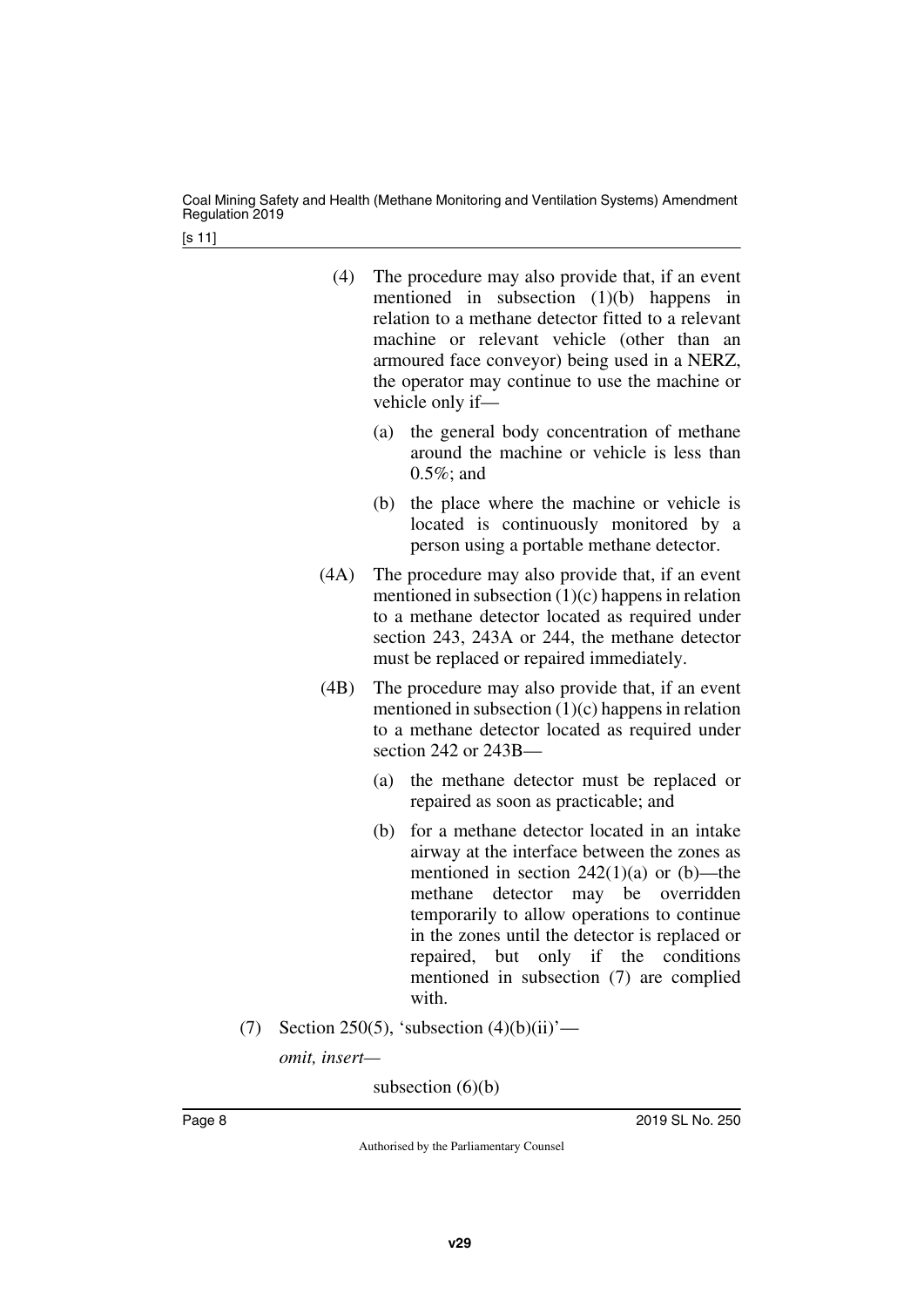[s 12]

(8) Section 250(4A) to (6)—

<span id="page-8-1"></span>*renumber* as section 250(5) to (8).

#### <span id="page-8-0"></span>**12 Replacement of s 251 (Record of tripping of electricity supply)**

Section 251—

*omit, insert—*

#### <span id="page-8-3"></span><span id="page-8-2"></span>**251 Record of tripping of electricity supply**

- (1) The underground mine manager for a mine must ensure a record is kept of the day and time when an electrical supply is tripped by a methane detector used, fitted or located as required under any of sections 231, 233 to 240, 242, 243A, or 244
- (2) The record must be kept for 7 years after the day the electrical supply is tripped.

*Note—*

See sections 394 and 396.

#### <span id="page-8-5"></span><span id="page-8-4"></span>**13 Amendment of s 279 (Safety factors for winder and slope haulage ropes)**

Section 279,  $(1)$ <sup>'</sup>—

*omit*.

#### <span id="page-8-6"></span>**14 Amendment of s 290 (Signposting of ERZ boundaries)**

<span id="page-8-7"></span>(1) Section 290(1)(b)—

*omit, insert—*

- $(b)$  2 ERZ1s; or
- (c) a NERZ and an ERZ0; or
- (d) an ERZ1 and an ERZ0.
- (2) Section 290(2)(b), 'the ERZ0'—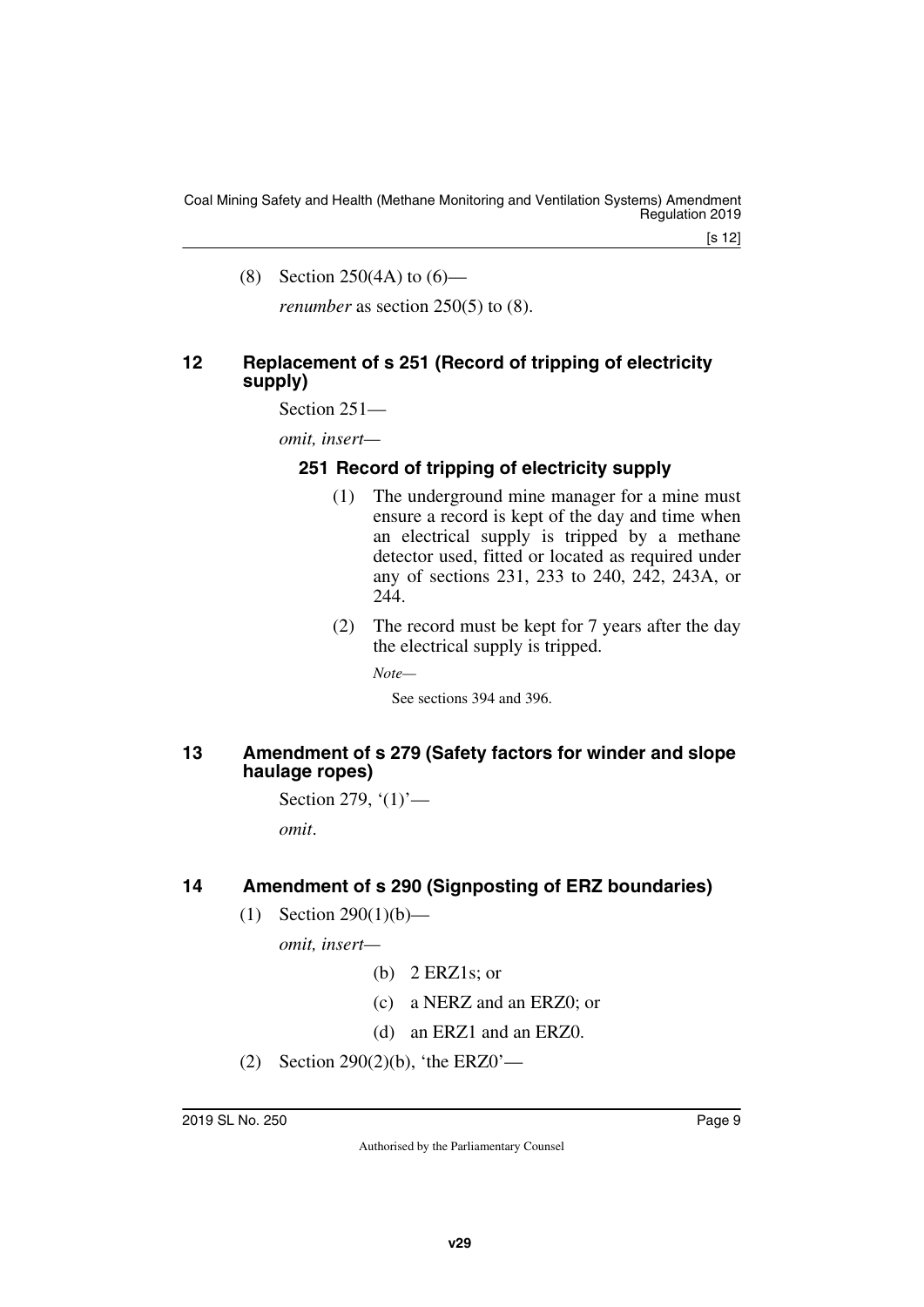[s 15]

*omit, insert—*

either of the ERZ1s

(3) Section 290(2)—

*insert—*

- (c) for a boundary mentioned in subsection  $(1)(c)$  or  $(d)$ —the ERZ0.
- (4) Section 290(3)(a), example—

<span id="page-9-1"></span>*omit*.

#### <span id="page-9-0"></span>**15 Amendment of s 343 (Ventilation system must provide for general body concentrations for particular contaminants and gases)**

(1) Section 343(1)(a)—

*omit, insert—*

- (a) for a contaminant mentioned in schedule 6, column 1—as low as reasonably achievable and within the limits to which a person is allowed to be exposed under section 359; and
- (2) Section 343(1)(b), '; or'—

*omit, insert—*

; and

(3) Section 343(1)—

*insert—*

- (d) for carbon dioxide—as low as reasonably achievable and within the limits to which a person is allowed to be exposed under section 360.
- (4) Section 343(2) and (3)—

*omit, insert—*

(2) The ventilation officer must ensure—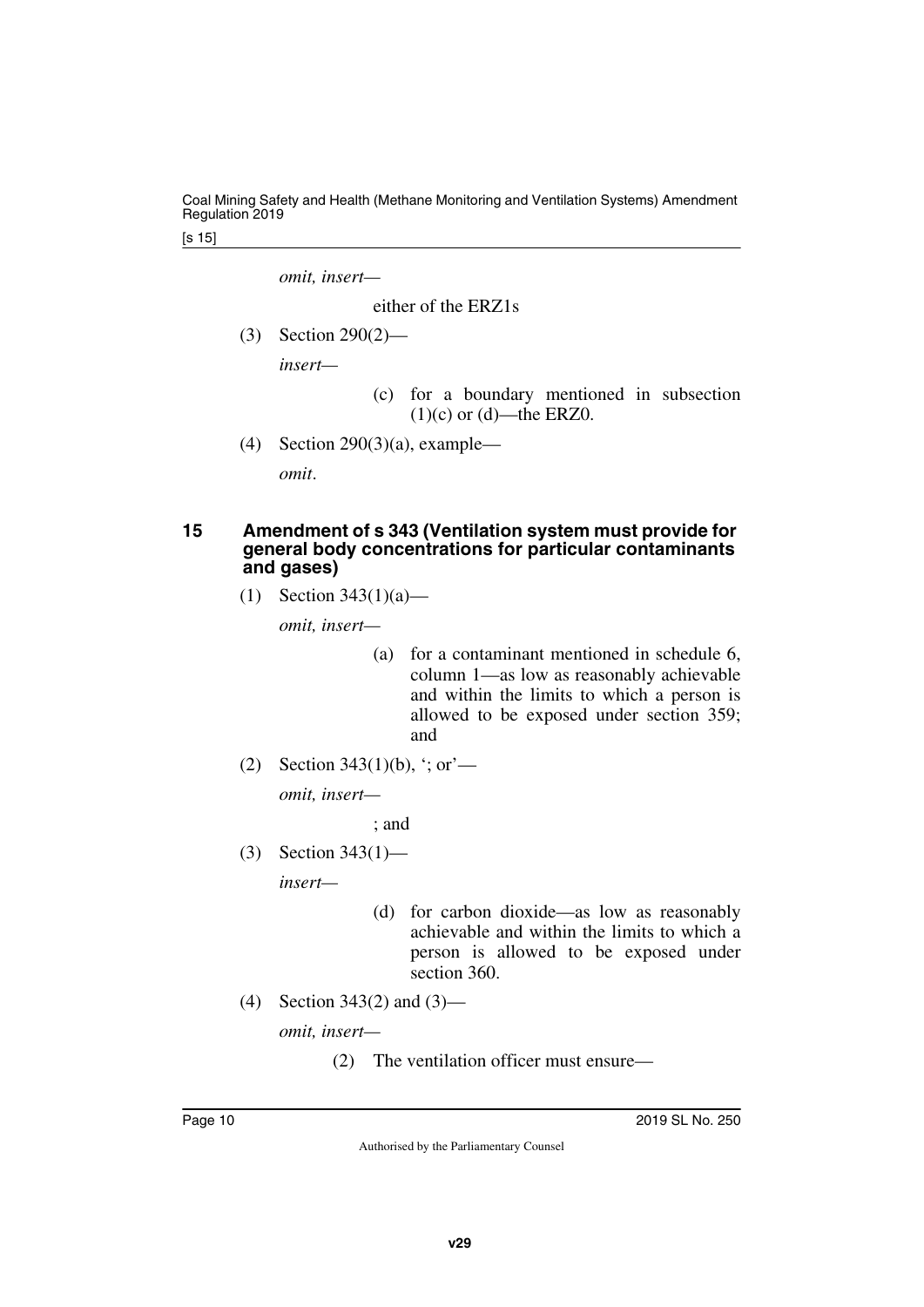- (a) a record is made of the results of monitoring the ventilation system under subsection (1) for the atmospheric contaminants and gases mentioned in the subsection; and
- (b) the record is kept for 7 years after it is made.
- (3) The ventilation officer must also ensure that, if the general body concentration of methane in the mine exceeds 2.5% (a *methane event*)—
	- (a) a record is made of—
		- (i) the day, time and duration of the methane event; and
		- (ii) the part of the mine in which the methane event happened; and
	- (b) the record is kept for 7 years after the day the methane event happened.
- (4) This section does not apply to a part of the mine exempted under section 345.

#### <span id="page-10-1"></span><span id="page-10-0"></span>**16 Amendment of s 344 (Other things for which ventilation system must provide)**

(1) Section  $344(1)(b)(i)$ —

*omit, insert—*

- (i) in each place used by a person for normal work or normal travel; and
- (2) Section 344(1)(b)(iii), after 'ERZ1'—

*insert—*

or an ERZ0

- (3) Section 344(2), example *omit.*
- (4) Section 344(3)—

*omit, insert—*

(3) Subsection (1)(b)(i) does not apply to the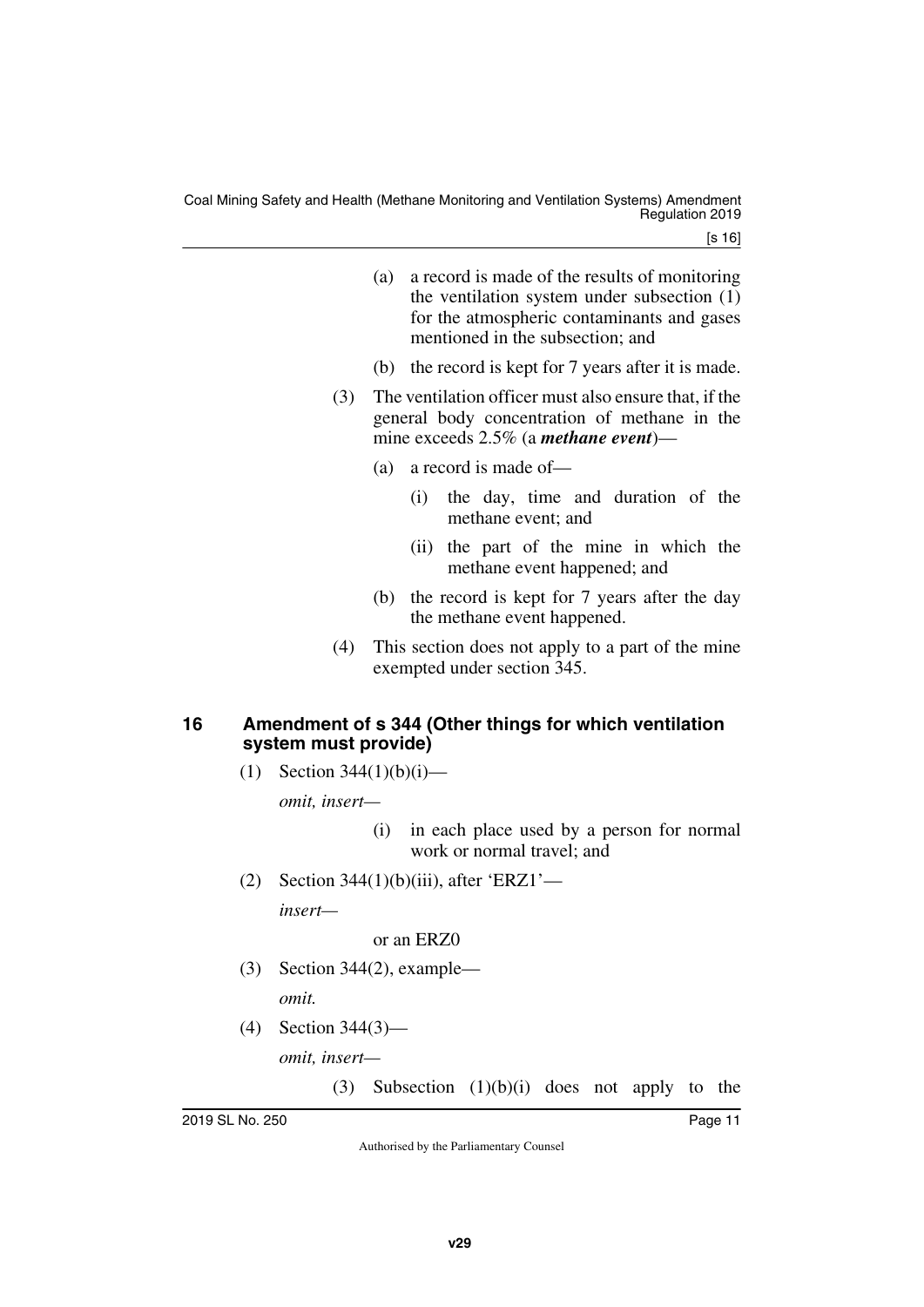following places—

- (a) a place where controlled ventilation has failed and that is being inspected under section 307 to re-establish controlled ventilation;
- (b) a cut-through connected to a roadway, if—
	- (i) control measures, other than controlled ventilation, have been implemented for minimising, within acceptable limits, the layering and accumulation of noxious and flammable gas in the cut-through; and
	- (ii) there is controlled ventilation on the roadway.
- (5) Section 344—

*insert—*

(6) In this section—

*controlled ventilation*, for a place, means ventilation involving a ventilation current of an average velocity of at least 0.3m/s, measured across the cross-sectional area of the roadway in the place.

#### <span id="page-11-1"></span><span id="page-11-0"></span>**17 Amendment of s 345 (Parts of mine exempted from ventilation requirement)**

(1) Section 345(b) and  $(c)$ —

*omit, insert—*

(b) a goaf area;

(2) Section 345(d)—

<span id="page-11-3"></span>*renumber* as section 345(c).

#### <span id="page-11-2"></span>**18 Insertion of new ch 6, pt 4**

Chapter 6—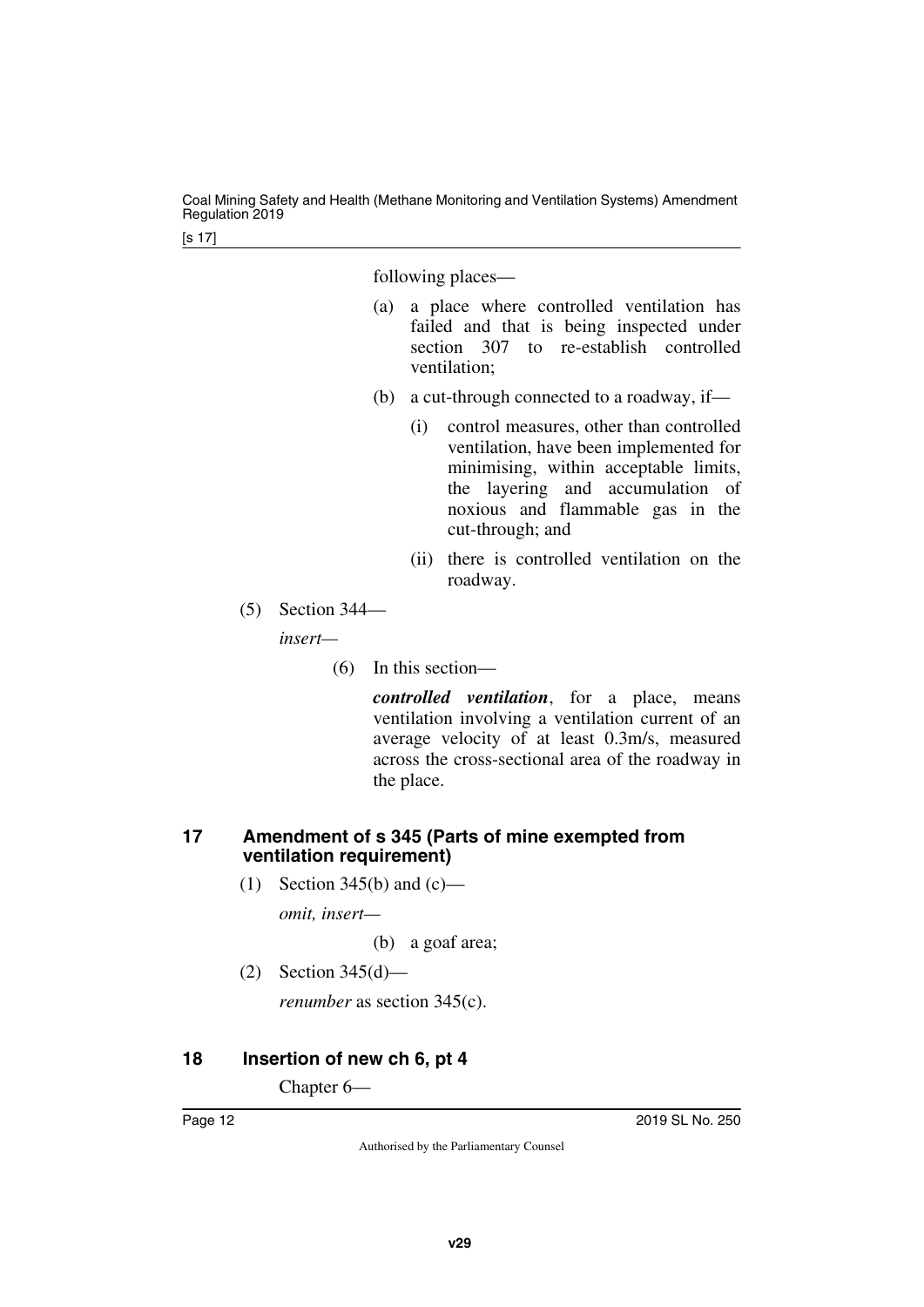[s 18]

*insert—*

<span id="page-12-1"></span>

## <span id="page-12-0"></span>**Part 4 Transitional provisions for Coal Mining Safety and Health (Methane Monitoring and Ventilation Systems) Amendment Regulation 2019**

## <span id="page-12-3"></span><span id="page-12-2"></span>**392 Definitions for part**

In this part—

*amending regulation* means the *Coal Mining Safety and Health (Methane Monitoring and Ventilation Systems) Amendment Regulation 2019*.

*previous*, in relation to a provision, means the provision as in force immediately before the commencement.

## <span id="page-12-5"></span><span id="page-12-4"></span>**393 Deferral of particular provisions for 1 month**

The following provisions do not apply until the end of 1 month after the commencement—

- (a) section 234A;
- (b) section 243A;
- (c) section  $250(1)(a)$  and (b), to the extent it relates to an automatic methane detector fitted to an armoured face conveyor as required under section 234A;
- (d) section  $250(1)(c)$  and  $(5)$ , to the extent it relates to a methane detector located as required under section 243, 243A or 244;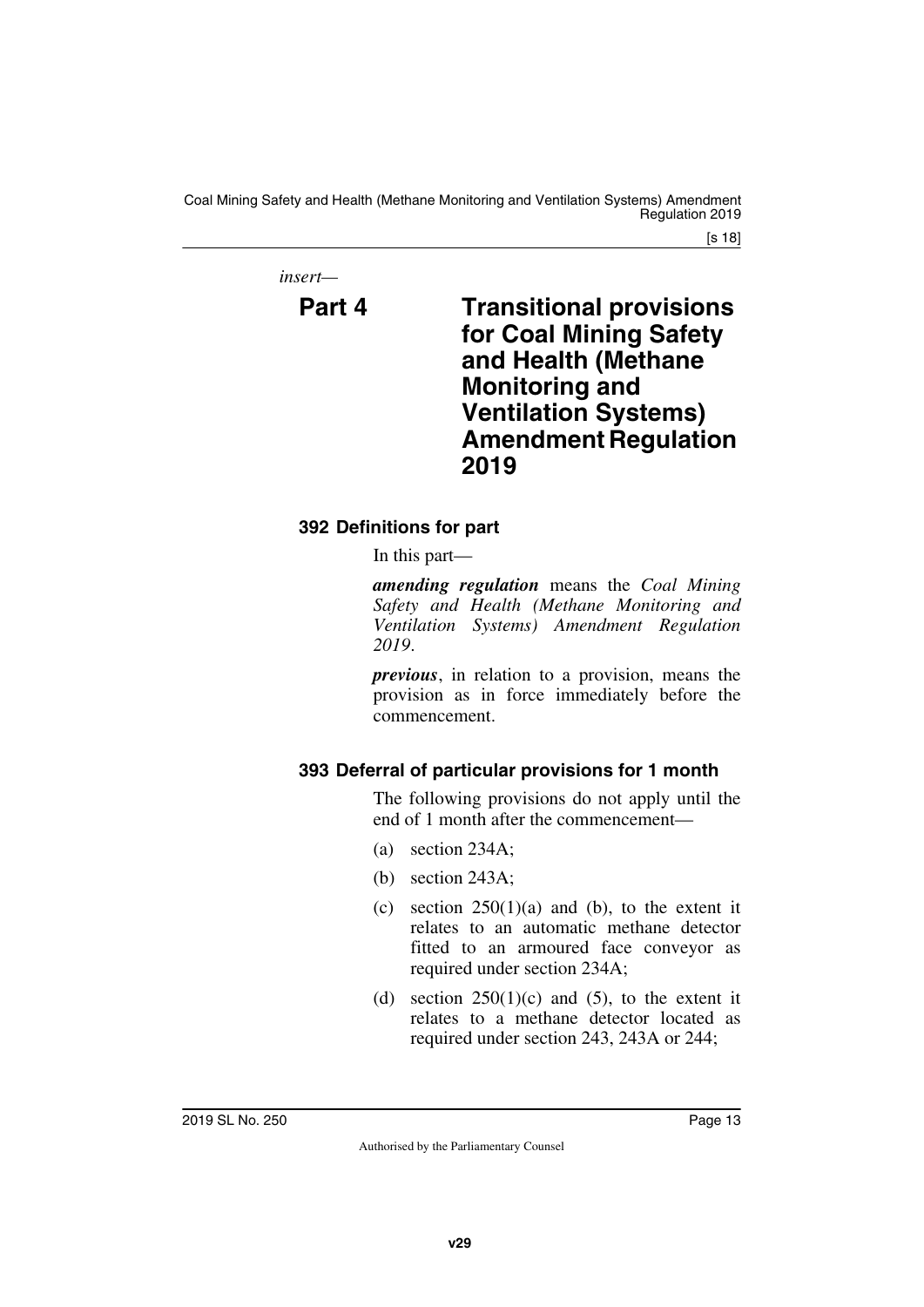- (e) section 343(2), to the extent it relates to a record for monitoring a ventilation system under section 343(1) for oxygen, methane or carbon dioxide;
- (f) section 343(3).

#### <span id="page-13-1"></span><span id="page-13-0"></span>**394 Continuation of particular previous provisions for 1 month**

- (1) Previous sections 244 and 251 continue to apply as if the amending regulation had not been made.
- (2) This section stops applying at the end of 1 month after the commencement.

#### <span id="page-13-3"></span><span id="page-13-2"></span>**395 Continuation of particular previous provision for 3 months**

- (1) Previous section 290 continues to apply as if the amending regulation had not been made.
- (2) This section stops applying at the end of 3 months after the commencement.

## <span id="page-13-5"></span><span id="page-13-4"></span>**396 Deferral of particular provisions for 6 months**

The following provisions do not apply until the end of 6 months after the commencement—

- (a) section 242(5) and (6);
- (b) section 242(7), to the extent it relates to an alarm mentioned in section 242(6);
- (c) section 243B;
- (d) section  $250(1)(c)$  and (6), to the extent it relates to a methane detector located as required under section 242(5) or 243B;
- (e) section 251, to the extent it relates to a methane detector located as required under section 242(5) or 243B;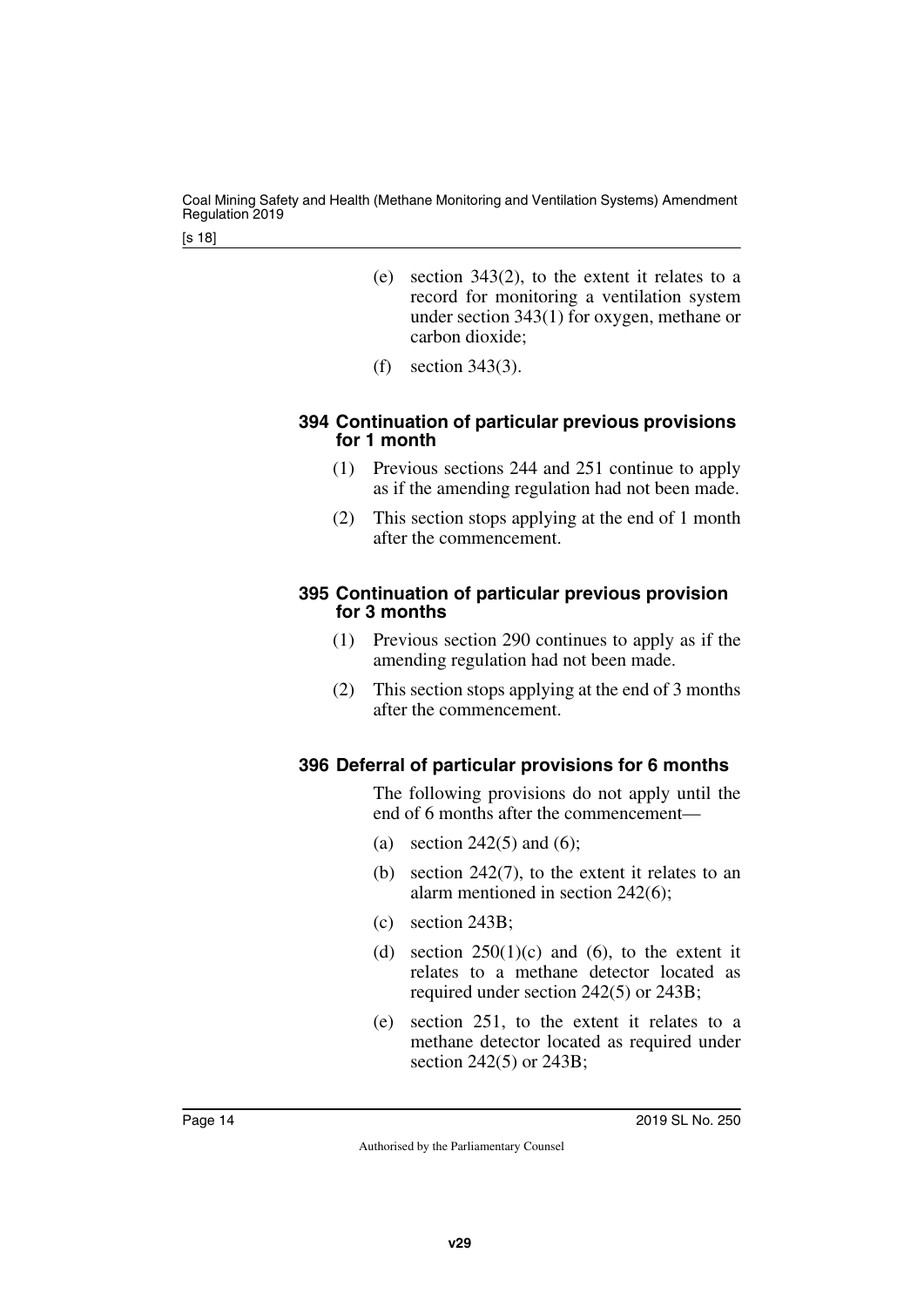[s 19]

(f) section  $344(1)(b)(iii)$ , to the extent it relates to a working place in an ERZ0.

#### <span id="page-14-1"></span><span id="page-14-0"></span>**397 Continuation of particular previous provisions for 6 months**

- (1) Previous section 345(b) and (c) continues to apply as if the amending regulation had not been made.
- (2) This section stops applying at the end of 6 months after the commencement.

## <span id="page-14-2"></span>**19 Amendment of sch 9 (Dictionary)**

<span id="page-14-3"></span>(1) Schedule 9, definitions *automatic methane detector* and *general body concentration*—

*omit.*

(2) Schedule 9—

*insert—*

*automatic methane detector* means a methane detector that automatically—

- (a) activates a visible alarm when the methane concentration in the atmosphere exceeds a particular level; and
- (b) trips the electricity supply when the methane concentration in the atmosphere exceeds a particular level.

*general body concentration*, for a gas or an atmospheric contaminant in an underground mine or part of an underground mine, means the concentration of the gas or contaminant measured at a representative location in the mine or part.